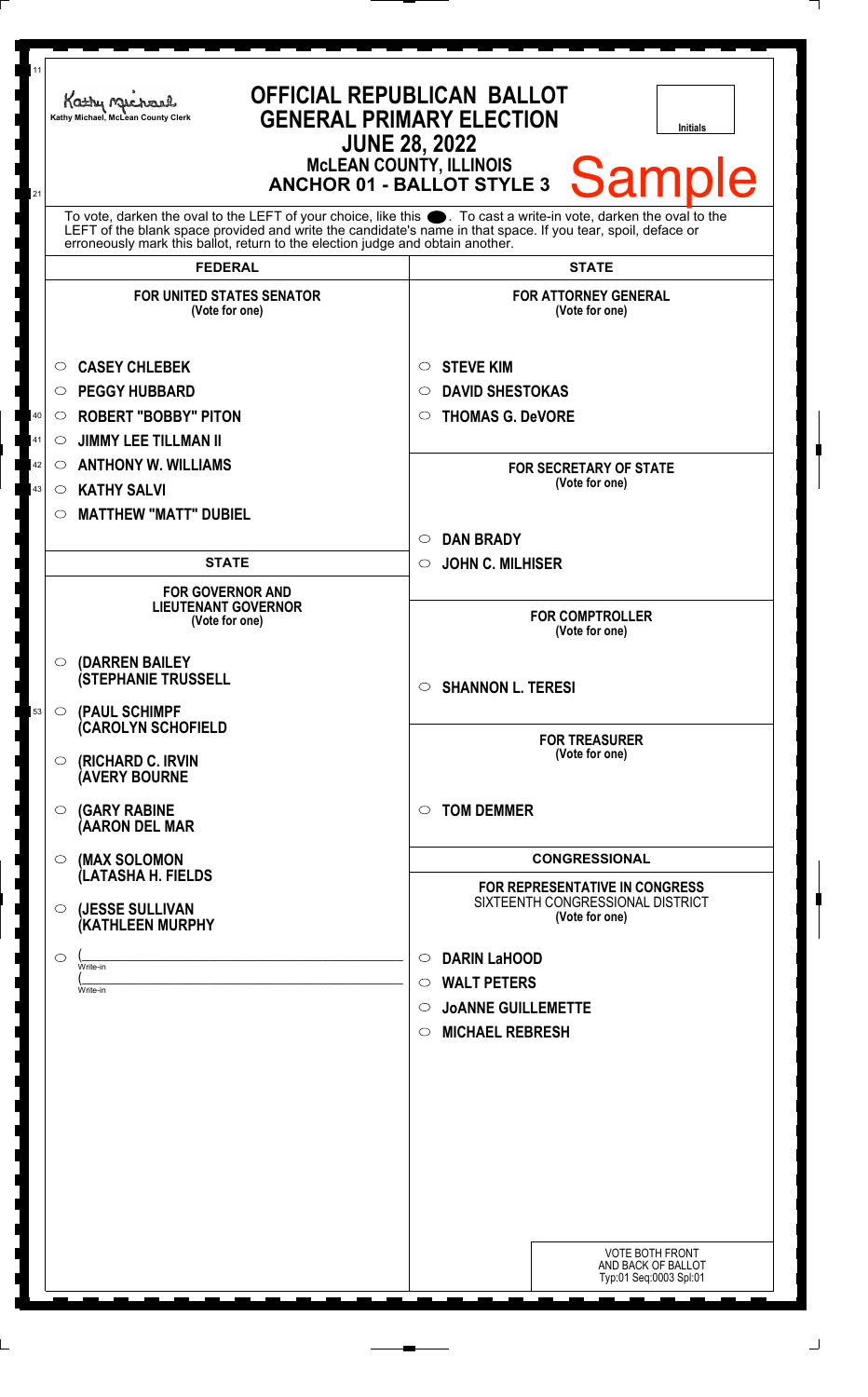|                                                                                                                 | <b>OFFICIAL REPUBLICAN BALLOT - GENERAL PRIMARY ELECTION - JUNE 28, 2022</b>                                                        |
|-----------------------------------------------------------------------------------------------------------------|-------------------------------------------------------------------------------------------------------------------------------------|
| <b>LEGISLATIVE</b>                                                                                              | <b>JUDICIAL</b>                                                                                                                     |
| <b>FOR STATE SENATOR</b><br>FORTY-FOURTH LEGISLATIVE DISTRICT<br>(Vote for one)                                 | FOR JUDGE OF THE CIRCUIT COURT<br>ELEVENTH JUDICIAL CIRCUIT<br>(To fill the vacancy of the Hon. Scott Drazewski)<br>(Vote for one)  |
| $\circ$ SALLY J. TURNER                                                                                         | <b>CARLA BARNES</b><br>$\circ$                                                                                                      |
| <b>REPRESENTATIVE</b>                                                                                           |                                                                                                                                     |
| <b>FOR REPRESENTATIVE</b><br>IN THE GENERAL ASSEMBLY<br>EIGHTY-EIGHTH REPRESENTATIVE DISTRICT<br>(Vote for one) | FOR JUDGE OF THE CIRCUIT COURT<br>ELEVENTH JUDICIAL CIRCUIT<br>(To fill the vacancy of the Hon. Paul G. Lawrence)<br>(Vote for one) |
| <b>DAN CAULKINS</b><br>$\circ$                                                                                  | <b>DON KNAPP</b><br>$\circ$<br><b>AMY McFARLAND</b><br>$\circ$                                                                      |
| <b>COUNTY</b>                                                                                                   |                                                                                                                                     |
| <b>FOR COUNTY CLERK</b>                                                                                         | <b>PRECINCT</b>                                                                                                                     |
| (Vote for one)                                                                                                  | FOR PRECINCT COMMITTEEPERSON<br>ANCHOR 01                                                                                           |
| $\circ$ KATHY MICHAEL                                                                                           | (Vote for one)                                                                                                                      |
|                                                                                                                 | <b>NO CANDIDATE</b>                                                                                                                 |
| <b>FOR COUNTY TREASURER</b><br>(Vote for one)                                                                   |                                                                                                                                     |
| $\circ$ REBECCA C. McNEIL                                                                                       |                                                                                                                                     |
| <b>FOR COUNTY SHERIFF</b><br>(Vote for one)                                                                     |                                                                                                                                     |
| <b>MATT LANE</b><br>$\circ$                                                                                     |                                                                                                                                     |
| <b>REGIONAL OFFICE</b><br>OF EDUCATION                                                                          |                                                                                                                                     |
| FOR REGIONAL SUPERINTENDENT OF SCHOOLS<br>(DeWITT, LIVINGSTON, LOGAN AND McLEAN COUNTIES)<br>(Vote for one)     |                                                                                                                                     |
| <b>MARK E. JONTRY</b><br>$\circ$                                                                                |                                                                                                                                     |
| <b>COUNTY BOARD</b>                                                                                             |                                                                                                                                     |
| <b>FOR COUNTY BOARD MEMBER</b><br><b>COUNTY BOARD DISTRICT 1</b><br>(Vote for not more than two)                |                                                                                                                                     |
| <b>ADAM REEVES</b><br>$\circ$                                                                                   |                                                                                                                                     |
| $\circ$                                                                                                         |                                                                                                                                     |
| Write-in                                                                                                        |                                                                                                                                     |
|                                                                                                                 |                                                                                                                                     |
|                                                                                                                 | YOU HAVE NOW<br><b>COMPLETED VOTING</b>                                                                                             |
|                                                                                                                 |                                                                                                                                     |
|                                                                                                                 | <b>VOTE BOTH FRONT</b><br>AND BACK OF BALLOT<br>Typ:01 Seq:0003 Spl:01                                                              |
|                                                                                                                 |                                                                                                                                     |

Ī

 $\overline{\phantom{a}}$  $\overline{a}$ ٦ ٦

I I

 $\overline{\phantom{a}}$ I

 $\overline{\phantom{a}}$ 

]<br>L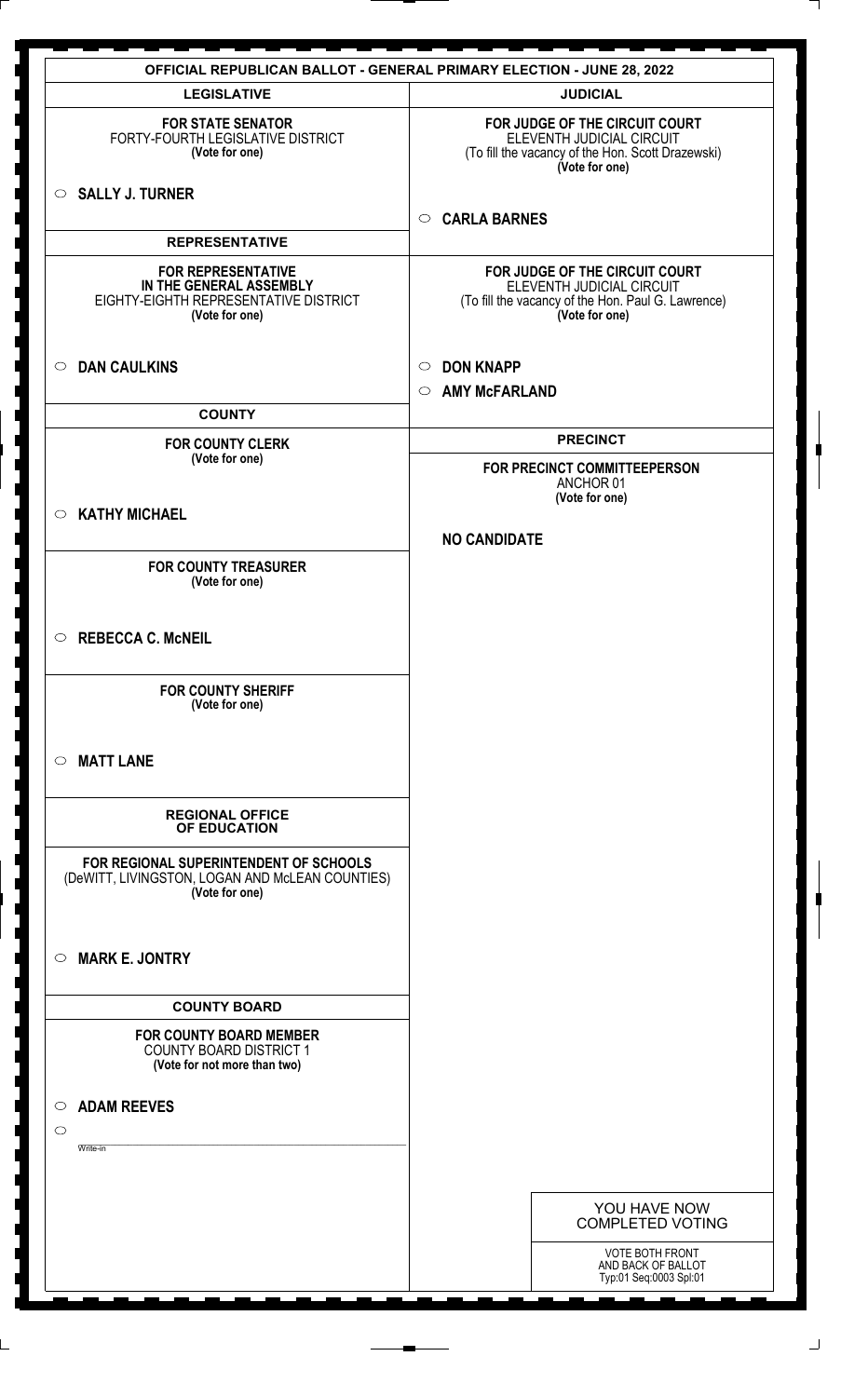| 11<br>21                                                                                                                                                                                                                                                                                                                     | Kathy Michael<br>Kathy Michael, McLean County Clerk                                                                                                                                                                                                             | <b>OFFICIAL REPUBLICAN BALLOT</b><br><b>GENERAL PRIMARY ELECTION</b><br><b>Initials</b><br><b>JUNE 28, 2022</b><br><b>McLEAN COUNTY, ILLINOIS</b><br><b>Sample</b><br><b>ANCHOR 01 - BALLOT STYLE 4</b>                 |
|------------------------------------------------------------------------------------------------------------------------------------------------------------------------------------------------------------------------------------------------------------------------------------------------------------------------------|-----------------------------------------------------------------------------------------------------------------------------------------------------------------------------------------------------------------------------------------------------------------|-------------------------------------------------------------------------------------------------------------------------------------------------------------------------------------------------------------------------|
| To vote, darken the oval to the LEFT of your choice, like this $\bullet$ . To cast a write-in vote, darken the oval to the<br>LEFT of the blank space provided and write the candidate's name in that space. If you tear, spoil, deface or<br>erroneously mark this ballot, return to the election judge and obtain another. |                                                                                                                                                                                                                                                                 |                                                                                                                                                                                                                         |
|                                                                                                                                                                                                                                                                                                                              | <b>FEDERAL</b><br><b>FOR UNITED STATES SENATOR</b><br>(Vote for one)                                                                                                                                                                                            | <b>STATE</b><br><b>FOR ATTORNEY GENERAL</b><br>(Vote for one)                                                                                                                                                           |
| 40<br>41<br>42<br>43                                                                                                                                                                                                                                                                                                         | <b>CASEY CHLEBEK</b><br>O<br><b>PEGGY HUBBARD</b><br>O<br><b>ROBERT "BOBBY" PITON</b><br>$\circ$<br><b>JIMMY LEE TILLMAN II</b><br>$\circ$<br><b>ANTHONY W. WILLIAMS</b><br>$\circ$<br><b>KATHY SALVI</b><br>$\circ$<br><b>MATTHEW "MATT" DUBIEL</b><br>$\circ$ | <b>STEVE KIM</b><br>$\circ$<br><b>DAVID SHESTOKAS</b><br>$\circ$<br><b>THOMAS G. DeVORE</b><br>$\circ$<br><b>FOR SECRETARY OF STATE</b><br>(Vote for one)<br><b>DAN BRADY</b><br>$\circ$                                |
|                                                                                                                                                                                                                                                                                                                              | <b>STATE</b>                                                                                                                                                                                                                                                    | <b>JOHN C. MILHISER</b><br>$\circ$                                                                                                                                                                                      |
|                                                                                                                                                                                                                                                                                                                              | <b>FOR GOVERNOR AND</b><br><b>LIEUTENANT GOVERNOR</b><br>(Vote for one)<br>(DARREN BAILEY<br>$\circ$<br><b>(STEPHANIE TRUSSELL</b>                                                                                                                              | <b>FOR COMPTROLLER</b><br>(Vote for one)                                                                                                                                                                                |
| 54                                                                                                                                                                                                                                                                                                                           | (PAUL SCHIMPF<br>$\circ$<br><b>CAROLYN SCHOFIELD</b><br>(RICHARD C. IRVIN<br>$\circ$<br><b>(AVERY BOURNE</b>                                                                                                                                                    | <b>SHANNON L. TERESI</b><br>$\circ$<br><b>FOR TREASURER</b><br>(Vote for one)                                                                                                                                           |
|                                                                                                                                                                                                                                                                                                                              | <b>(GARY RABINE</b><br>$\circ$<br>(AARON DEL MAR                                                                                                                                                                                                                | $\circ$ TOM DEMMER                                                                                                                                                                                                      |
|                                                                                                                                                                                                                                                                                                                              | (MAX SOLOMON<br>$\circ$<br>(LATASHA H. FIELDS<br>(JESSE SULLIVAN<br>$\circ$<br>(KATHLEEN MURPHY<br>O<br>Write-in<br>Write-in                                                                                                                                    | <b>CONGRESSIONAL</b><br>FOR REPRESENTATIVE IN CONGRESS<br>SIXTEENTH CONGRESSIONAL DISTRICT<br>(Vote for one)<br><b>DARIN LaHOOD</b><br>$\circ$<br><b>WALT PETERS</b><br>$\circ$<br><b>JOANNE GUILLEMETTE</b><br>$\circ$ |
|                                                                                                                                                                                                                                                                                                                              |                                                                                                                                                                                                                                                                 | <b>MICHAEL REBRESH</b><br>$\circ$<br><b>VOTE BOTH FRONT</b><br>AND BACK OF BALLOT<br>Typ:01 Seq:0004 Spl:01                                                                                                             |

Ī

٦

I ٦

]<br>]<br>]

 $\overline{\phantom{a}}$ J ر<br>ر

I

٦ ٦  $\overline{a}$ <u>ן</u> ٦

 $\overline{a}$ <u>ן</u> J  $\overline{a}$ j j

J

٦

٦  $\overline{\phantom{a}}$ 

]<br>]

 $\overline{\phantom{a}}$ 

 $\frac{1}{1}$